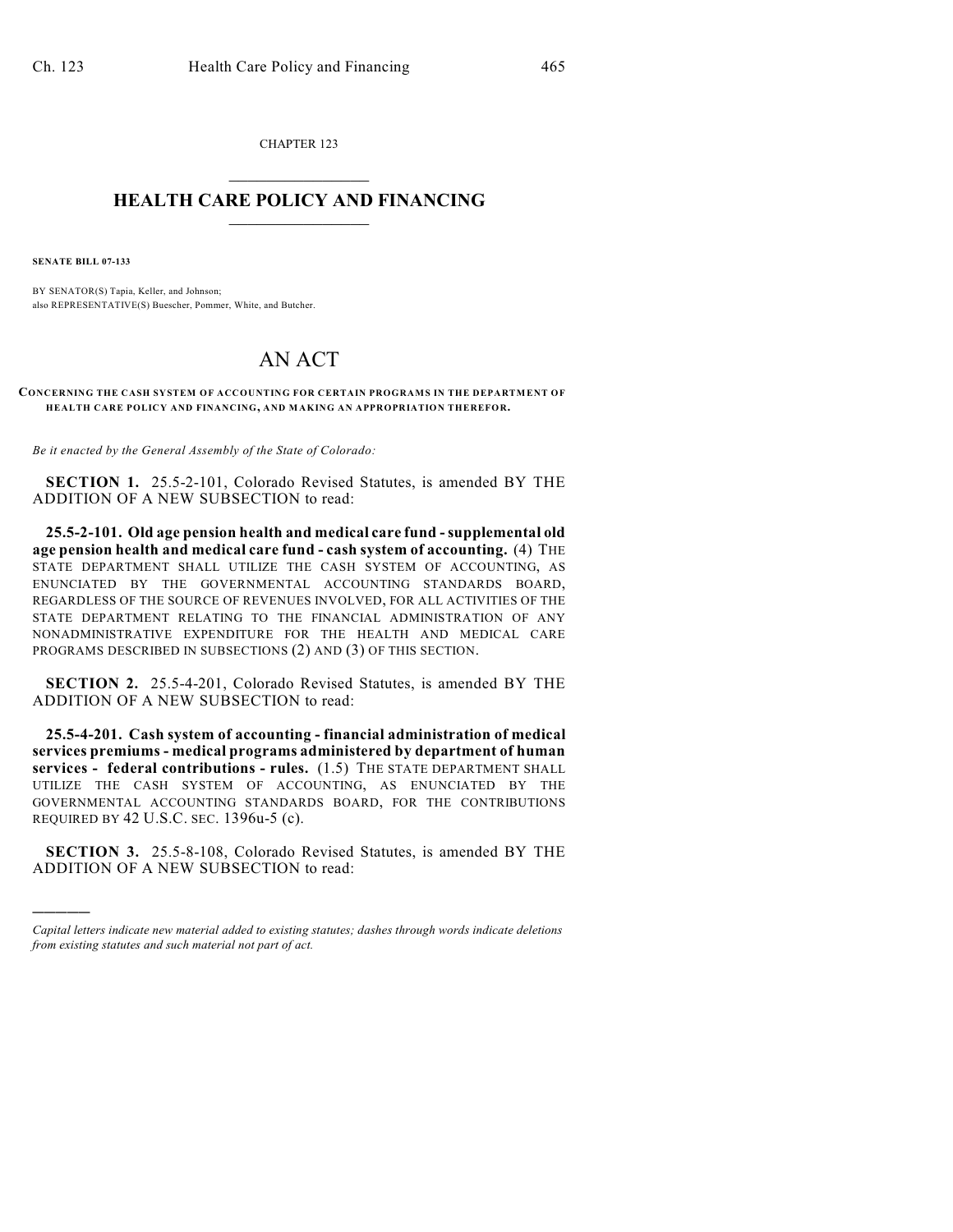**25.5-8-108. Financial management - cash system of accounting.** (5) THE DEPARTMENT SHALL UTILIZE THE CASH SYSTEM OF ACCOUNTING, AS ENUNCIATED BY THE GOVERNMENTAL ACCOUNTING STANDARDS BOARD, REGARDLESS OF THE SOURCE OF REVENUES INVOLVED, FOR ALL ACTIVITIES OF THE DEPARTMENT RELATING TO THE FINANCIAL ADMINISTRATION OF ANY NONADMINISTRATIVE EXPENDITURE FOR THE PLAN.

**SECTION 4.** 24-75-201 (2) (a) (II), Colorado Revised Statutes, is amended to read:

**24-75-201. General fund - general fund surplus - custodial moneys.** (2) (a) The general fund surplus shall be determined based upon the accrual system of accounting, as enunciated by the governmental accounting standards board; except that:

(II) General fund revenues shall be restricted only upon the issuance of a commitment voucher to the state controller by the department of health care policy and financing for the payment of a sufficient claim that warrants reimbursement in accordance with the "Colorado Medical Assistance Act", articles 4, 5, and 6 of title 25.5, C.R.S., from general fund revenues appropriated for any nonadministrative expenditure that qualifies for federal financial participation under Title XIX of the federal "Social Security Act", except for expenditures under the program for the medically indigent, article 3 of title 25.5, C.R.S., OR FOR THE CONTRIBUTIONS REQUIRED BY 42 U.S.C. SEC. 1396u-5 (c).

**SECTION 5. Appropriation - adjustment to the 2007 long bill.** (1) For the implementation of this act, appropriations made in the annual general appropriation act to the department of health care policy and financing, for the fiscal year beginning July 1, 2007, shall be adjusted as follows:

(a) The appropriation to the indigent care program division, for the children's basic health plan premiums costs, is decreased by three million eight hundred sixty-five thousand three hundred ninety-six dollars (\$3,865,396). Of said sum, one million three hundred fifty-two thousand eight hundred eighty-nine dollars (\$1,352,889) shall be cash funds exempt from the children's basic health plan trust created in section 25.5-8-105 (1), Colorado Revised Statutes, and two million five hundred twelve thousand five hundred seven dollars (\$2,512,507) shall be from federal funds.

(b) The appropriation to the indigent care program division, for the children's basic health plan dental benefit costs, is decreased by two hundred twenty-two thousand eight hundred forty-seven dollars (\$222,847). Of said sum, seventy-seven thousand nine hundred ninety-six dollars (\$77,996) shall be cash funds exempt from the children's basic health plan trust created in section 25.5-8-105 (1), Colorado Revised Statutes, and one hundred forty-four thousand eight hundred fifty-one dollars (\$144,851) shall be from federal funds.

(c) The cash funds exempt appropriation to the other medical services division, for services for old age pension state medical program clients, is decreased by six hundred eighty thousand seven hundred seventy-nine dollars (\$680,779). Said sum